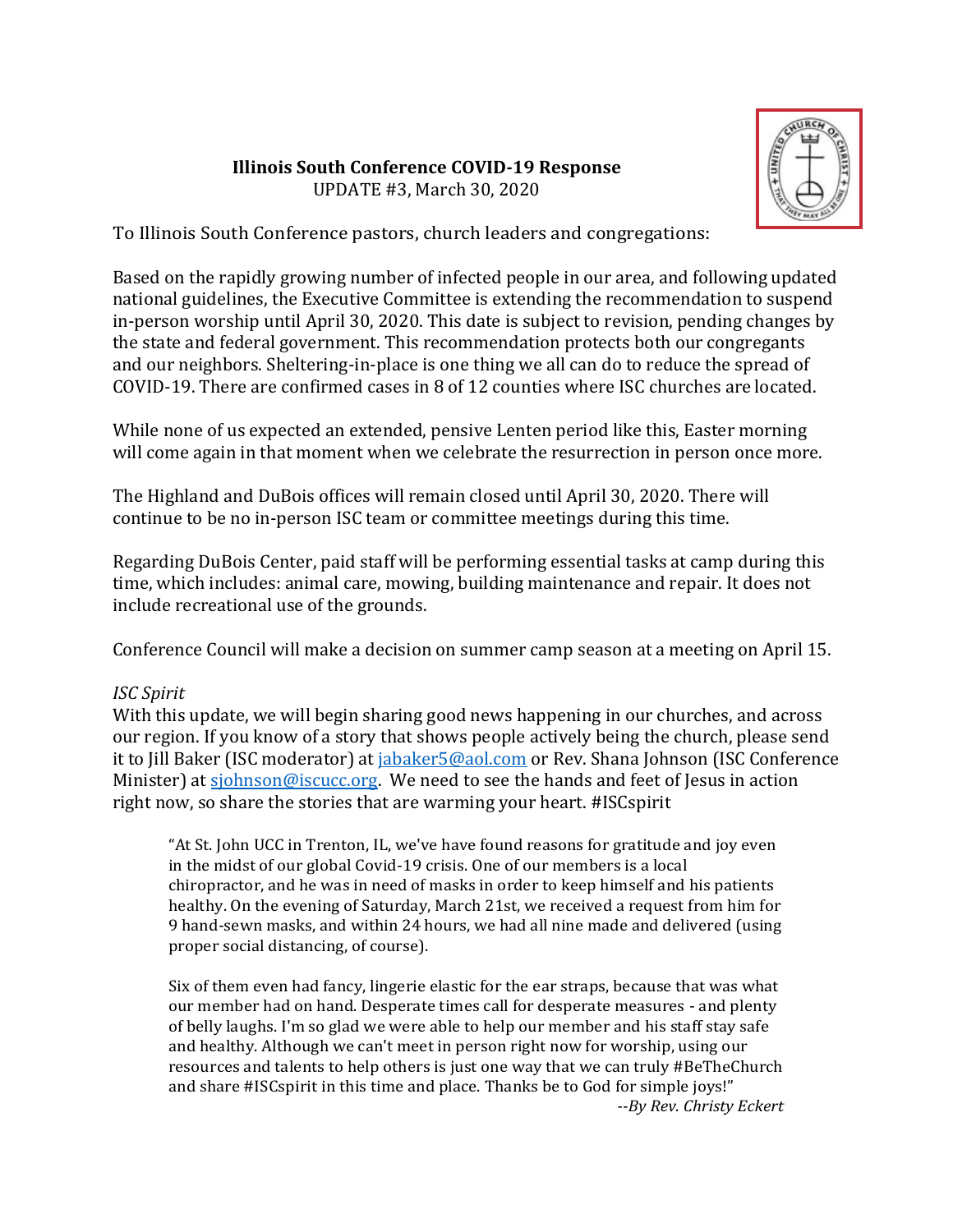### *Helpful Information*

With this update, there are two files with revised information on the Families First Coronavirus Response Act, particularly regarding Emergency Paid Sick Leave and the expansion of Emergency Family and Medical Leave that come from the UCC legal counsel. In a nutshell, if a church employee has a sick child under age 18 that needs care, churches can continue to pay that person and have the pay reimbursed to the church. See the attachment for precise rules.

The Federal stimulus package passed last weekend appears to have provisions for nonprofit organizations, and specifically churches, to take out loans to cover expenses such as payroll, insurance and utilities, for a set period. If the church does not lay anyone off, and keeps all employees at 75% pay or more of what they were making before the COVID-19 crisis, the loans will become grants. We are actively seeking more information on rules, how to apply, deadlines and other details. We will send out an update as soon as we have more information.

If you previously had AA or other 12 Step groups meeting in your building, or if you have congregants who regularly attend meetings, share this link with them for online support: ht[tps://www.12step.org/social/online-meetings/](http://www.12step.org/social/online-meetings/)

Rev. Shana Johnson will be offering a Zoom session for pastors and church leaders tomorrow, Tuesday, March 31 from 10 am to noon to discuss worship, stewardship, and mission during this time of social distancing as well as to hear the needs of our churches and how the Conference might response and be of greatest support.

Zoom link: https://zoom.us/j/7088890946 Meeting ID: 708 889 0946

## *Worship Resource*

# **A gift of music from The OÎkos Ensemble for you and your church**

These 9 original compositions, plus a jazz arrangement of an Easter hymn, were recorded by The OÎkos Ensemble and have been performed at more than 300 worship services and sacred jazz concerts around the country. Each one has a story to tell.

You are invited to freely use the music in your worship streaming or for personal and group meditation.

Included are the links to my blog. Each entry contains:

- Link to the musical selection on You Tube
- Reflection about the music
- Prayer for personal use or in worship
- Lyrics where applicable